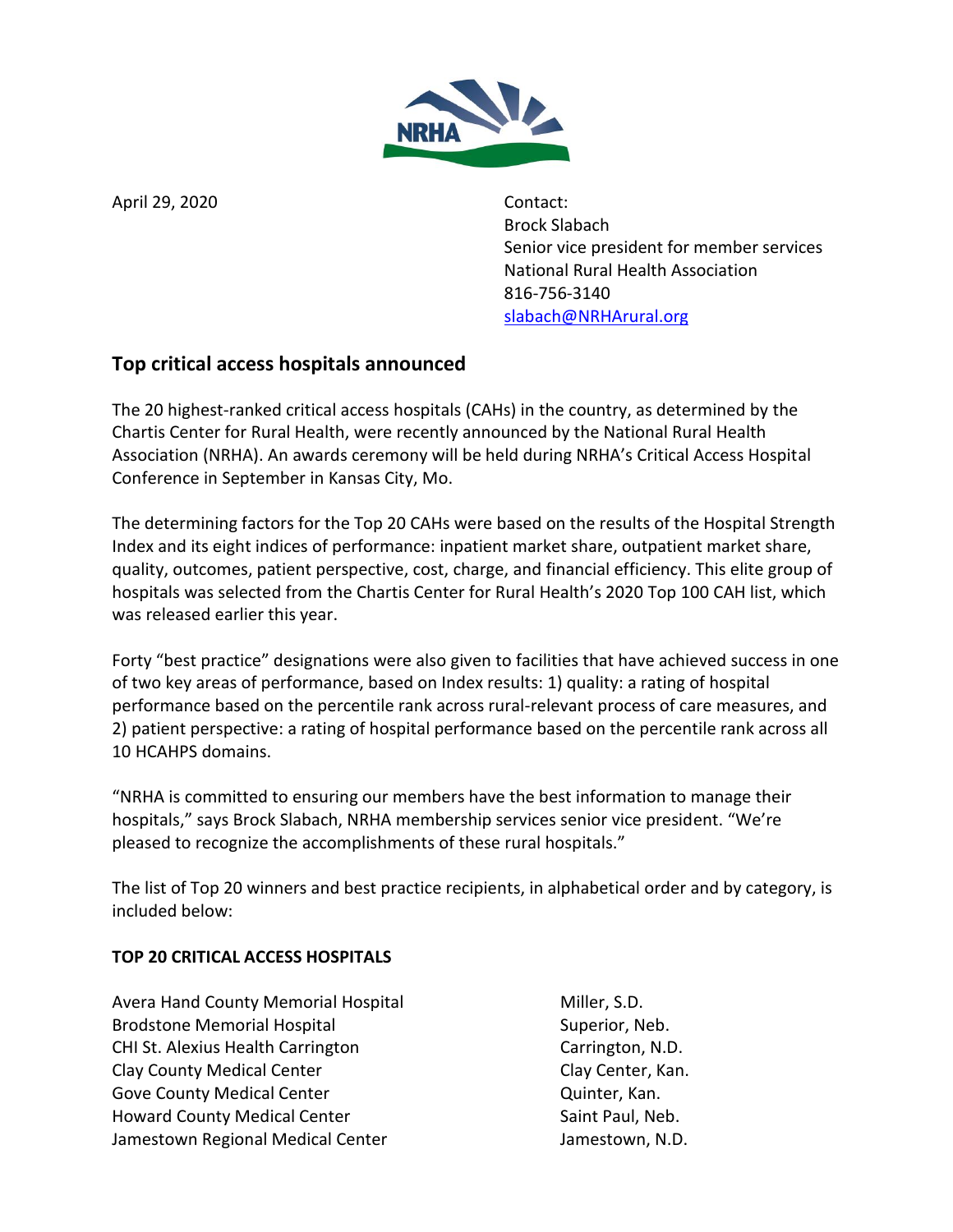Kingman Community Hospital New York Community Hospital New York Community Hospital Assemblance Community Hospi Mayo Clinic Health System – Red Cedar Menomonie, Wis. Mayo Clinic Health System in Saint James Saint James, Minn. Miners' Colfax Medical Center **Raton**, N.M. Osborne County Memorial Hospital **Communist Constant Contract Constant** Cosborne, Kan. Rio Grande Hospital and Del Norte, Colo. Sabetha Community Hospital Sabetha, Kan. Sanford Mayville Medical Center Mayville, N.D. ThedaCare Medical Center – Waupaca Waupaca, Wis. Transylvania Regional Hospital Brevard, N.C. Upland Hills Health Dodgeville, Wis. Wallowa Memorial Hospital **Enterprise**, Ore. Westfields Hospital and Clinic New Richmond, Wis.

### **BEST PRACTICE RECIPIENTS – QUALITY**

Avera St. Benedict Health Center **Parkston, S.D.** Parkston, S.D. Bear Lake Memorial Hospital Montpelier, Idaho Cavalier County Memorial Hospital & Clinics Langdon, N.D. Comanche County Hospital Comanche County Hospital Coldwater, Kan. Gove County Medical Center **Contract County Contract Countries** Cuinter, Kan. Indianhead Medical Center Shell Lake, Wis. Jefferson Community Health & Life Fairbury, Neb. Medicine Lodge Memorial Hospital Medicine Lodge, Kan. Northwood Deaconess Health Center Northwood, N.D. Osborne County Memorial Hospital **Communist Constant Contract Constant** Cosborne, Kan. Pembina County Memorial Hospital Cavalier, N.D. Phillips County Hospital Malta, Mont. Ruby Valley Medical Center Sheridan, Mont. Sabetha Community Hospital Sabetha, Kan. Sheridan County Health Complex **Example 20** Hoxie, Kan. South Central Health Wishek, N.D. St. Andrew's Health Center **Bottineau, N.D.** Bottineau, N.D. Sumner County Hospital District No 1 Caldwell, Kan. Towner County Medical Center Cando, N.D. West River Regional Medical Center **Hettinger**, N.D.

#### **BEST PRACTICE RECIPIENTS – PATIENT SATISFACTION**

| Abrom Kaplan Memorial Hospital                    | Kaplan, La.     |
|---------------------------------------------------|-----------------|
| <b>Bigfork Valley Hospital</b>                    | Bigfork, Minn.  |
| <b>Casey County Hospital</b>                      | Liberty, Ky.    |
| Catskill Regional Medical Center - Grover Hermann | Callicoon, N.Y. |
| <b>Community Memorial Hospital</b>                | Sumner, Iowa    |
| Iowa Specialty Hospital - Belmond                 | Belmond, Iowa   |
| Jackson County Hospital District                  | Edna, Texas     |